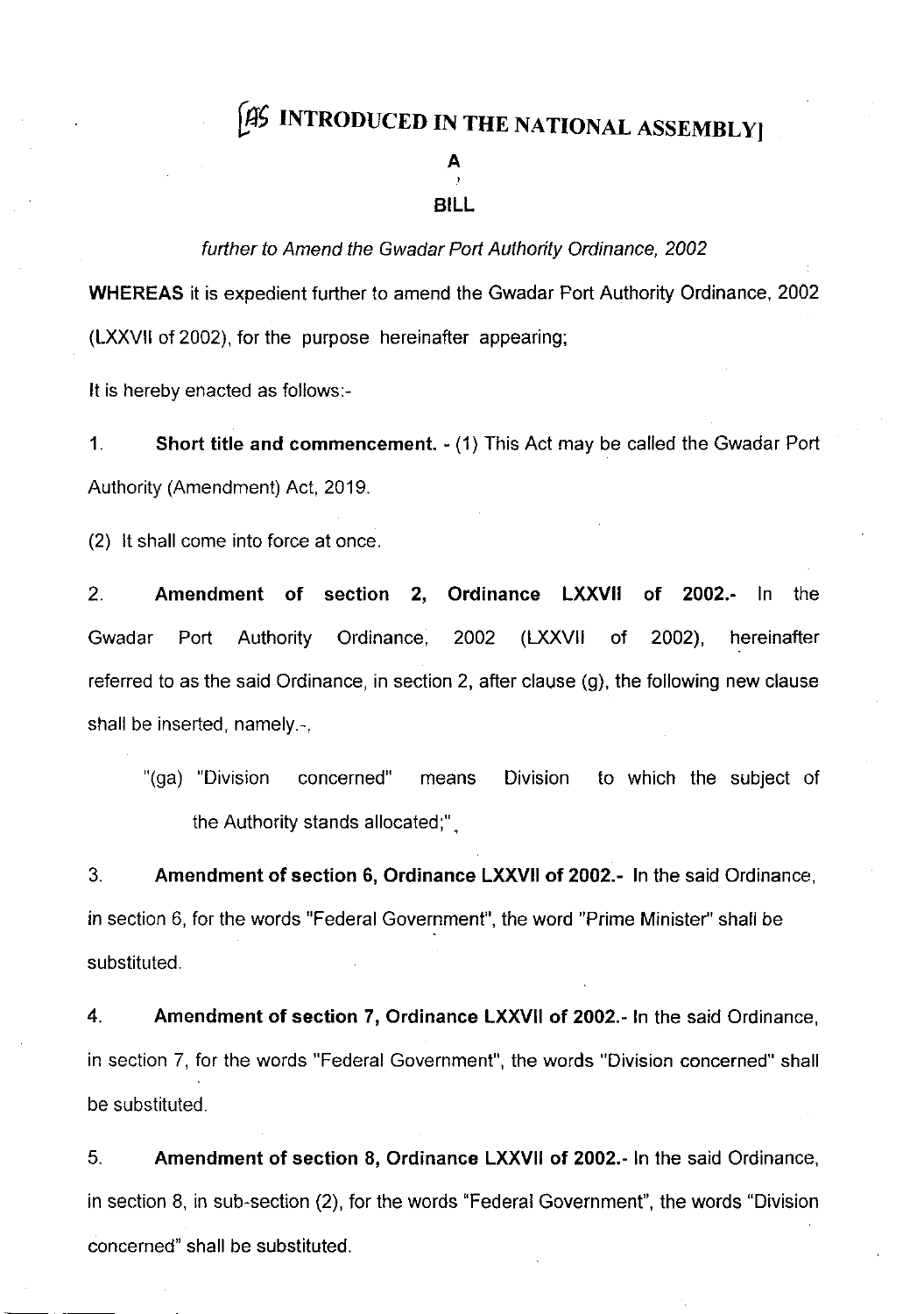6. Amendment of section 13, Ordinance LXXVII of 2002.- ln the said Ordinance, in section 13, in sub-section (2), for the words "Federal Government", wherever occurring, the words "Division concerned" shall be substituted.

7. Amendment of section 14, Ordinance LXXVII of 2002.- ln the said Ordinance, in section 14, for the words "Federal Government", wherever occurring, :he words "Division concerned" shall be substituted.

8. Amendment of section 20, Ordinance LXXVII of 2002.- In the said Ordinance, in section 20, for the words "Federal Government", the words "Division concernecl" shall be substituted.

9. Amendment of section 25, Ordinance LXXVII of 2002.- ln the said Ordinance, in section 25, for the words "Federal Government", the words "Division concerned", shall be substituted.

10. Amendment of section 26, Ordinance LXXVII of 2002.- In the said Ordinance, in section 26, for the words "Federal Government", wherever occurring, the words "Division concerned" shall be substituted.

11. Amendment of section 29, Ordinance LXXVII of 2002.- In the said Ordinance, in section 29, for the words "Federal Government", the words "Division concerned" shall be substituted.

12. Amendment of section 30, Ordinance LXXVII of 2002.- ln the said Ordinance, in section 30, for the words "Federal Government", the words "Division concerned" shall be substituted.

13. Amendment of section 31, Ordinance LXXVII of 2002.- ln the sard Ordinance, in section 31, for the words "Federal Government", the words "Division concerned" shall be substituted.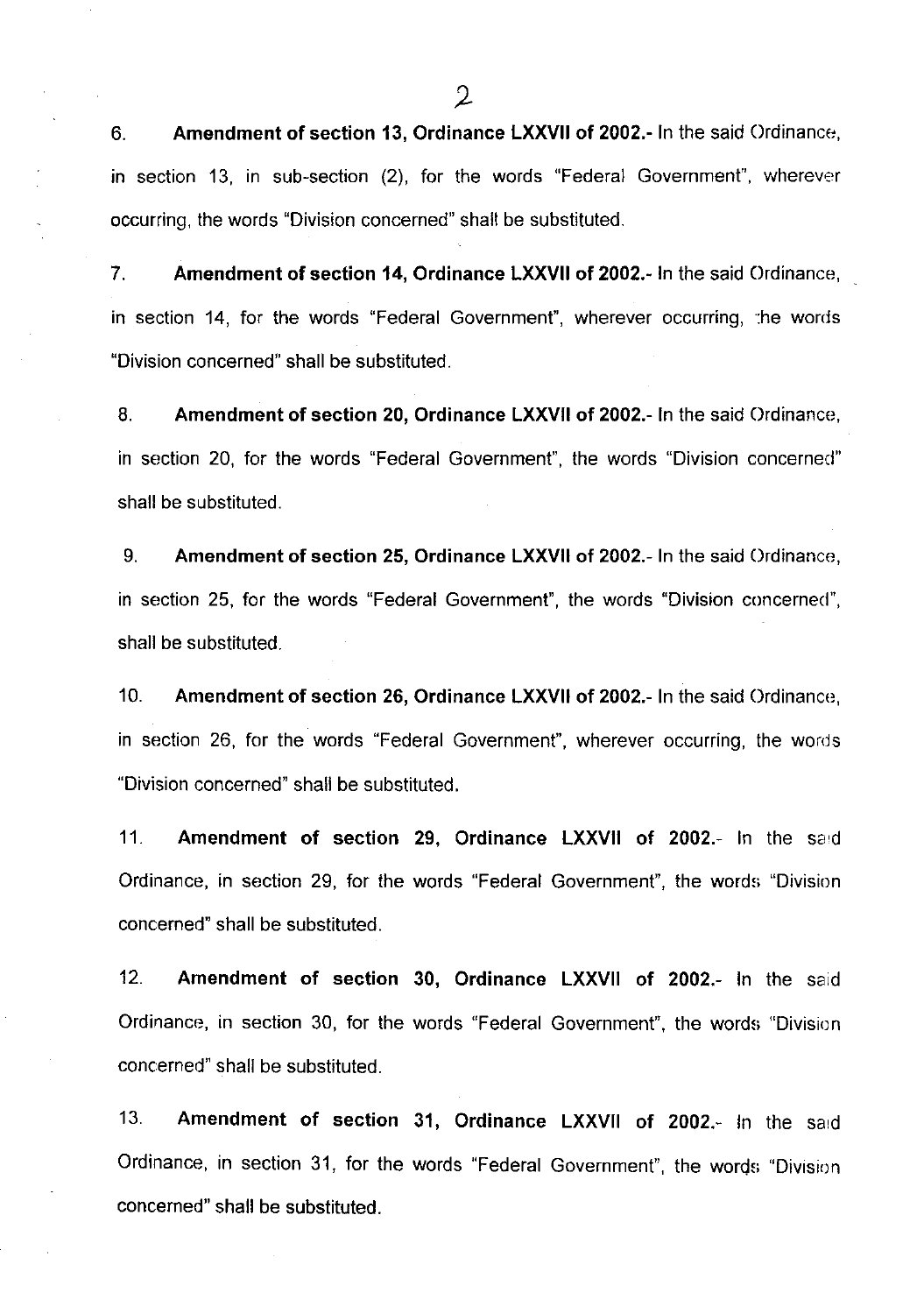14. Amendment of section 32, Ordinance LXXVII of 2002.- In the said Ordinance, in section 32, for the words "Federal Government", wherever occurring the words the words "Finance Division" shall be substituted.

15. Amendment of section 51, Ordinance LXXVII of 2002.- ln the said Ordinance, in section 51, for the words "Federal Government", the words "Division concerned with the concurrence of other relevant stakeholders" shall be substituted.

16. Amendment of section 52, Ordinance LXXVII of 2002.- ln the said Ordinance, in section 52, for the words "Federal Government", the word "Prime Minister" shall be substituted.

17. Amendment of section 53, Ordinance LXXVII of 2002-- ln the said Ordinance, in section 53, for the words "Federal Government", the words "Division concerned" shall be substituted.

'18. Amendment of section 60, Ordinance LXXVII of 2002.- ln the said Ordinance, in section 60, for the words "Federal Government", wherever occurring. the words "Division concerned" shall be substituted.

'19. Amendment of section 66, Ordinance LXXVII of 2OO2.- ln the said Ordinance, in section 66, for the words "Federal Government", wherever occurring, the words "Division concerned" shall be substituted.

20. Amendment of section 70, Ordinance LXXVII of 2002.- ln the said Ordinance, in section 70, in the proviso, for the words "Federal Government", the words "Division concerned" shall be substituted.

<sup>21</sup>. Amendment of section 71, Ordinance LXXVII of 2002.- ln the said Ordinance, in section 71, for the words "Federal Government", the words "Division concerned" shall be substituted.